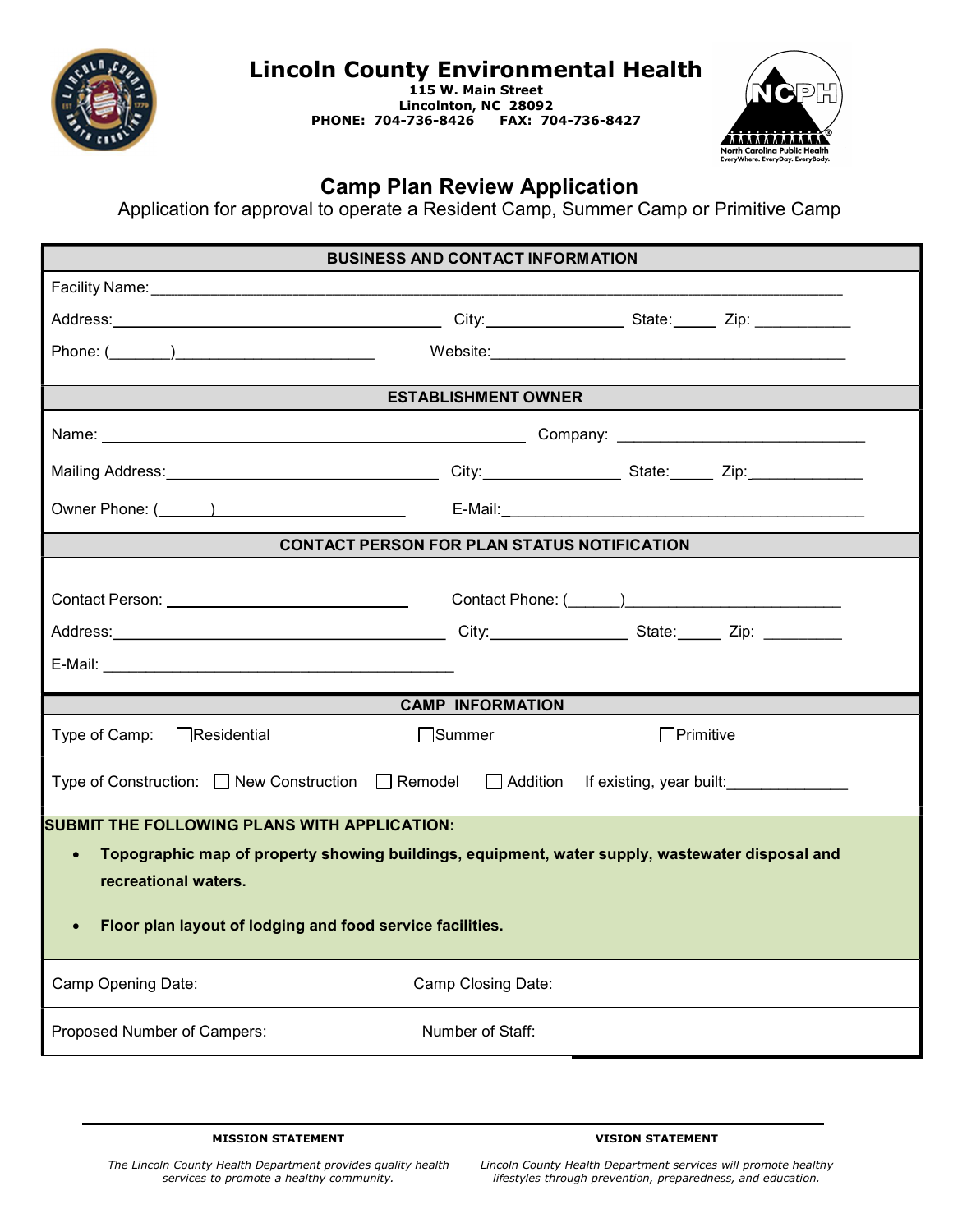| Well*<br>Type of Water Supply:<br>$\Box$ Municipal<br>*Must register with Public Water Supply Section | *Application and fee for water<br>samples/inspection of existing well or a well<br>permit must accompany this application.   |  |  |
|-------------------------------------------------------------------------------------------------------|------------------------------------------------------------------------------------------------------------------------------|--|--|
| Municipal<br>$\Box$ Septic*<br>Type of Sewage Disposal:                                               | *Application and fee for the inspection of<br>existing on-site system or soil evaluation<br>must accompany this application. |  |  |
| Number of toilets/urinals in toilet facilities:<br>Show toilet/bathing facilities on site plan        |                                                                                                                              |  |  |
| <b>SOLID WASTE</b>                                                                                    |                                                                                                                              |  |  |
| Designated area for adequate storage of solid waste:                                                  | Yes   INo<br>show on site plan                                                                                               |  |  |
| Cleaning facility that has a mixing faucet for hot and cold water:                                    | l lYes I lNo<br>show on site plan                                                                                            |  |  |
| Contracting with waste management entity:<br>Company Name:                                            | - IYes I INo                                                                                                                 |  |  |

| <b>RECREATIONAL WATERS</b> |               |           |                                             |
|----------------------------|---------------|-----------|---------------------------------------------|
| <b>Swimming Pools:</b>     | $\sqcap$ Yes* | $\Box$ No | *Pool permit required                       |
| Natural Body of Water:     | Yes*          | □ No      | *Approval based on inspection/bact.sampling |

| <b>CLEANING / SANITIZING</b> |                                                     |                           |                   |  |
|------------------------------|-----------------------------------------------------|---------------------------|-------------------|--|
| Laundry facility: $\Box$ Yes | No<br>$\mathsf{L}$                                  | show on site plan         |                   |  |
|                              | Type of sanitizer and test strips used in facility: |                           |                   |  |
| Chlorine                     |                                                     | Quaternary Ammonium       | lodophor          |  |
|                              | <b>HAND WASH LAVATORIES</b>                         |                           |                   |  |
| Required Locations:          | <b>Toilet Rooms</b>                                 | <b>Food Service Areas</b> | show on site plan |  |
|                              |                                                     | <b>STORAGE</b>            |                   |  |
|                              | Medicines:                                          |                           |                   |  |
| Locations of:                | <b>Cleaning Supplies:</b>                           |                           |                   |  |
|                              | All other toxic products:                           |                           |                   |  |
|                              |                                                     |                           |                   |  |
|                              |                                                     |                           |                   |  |